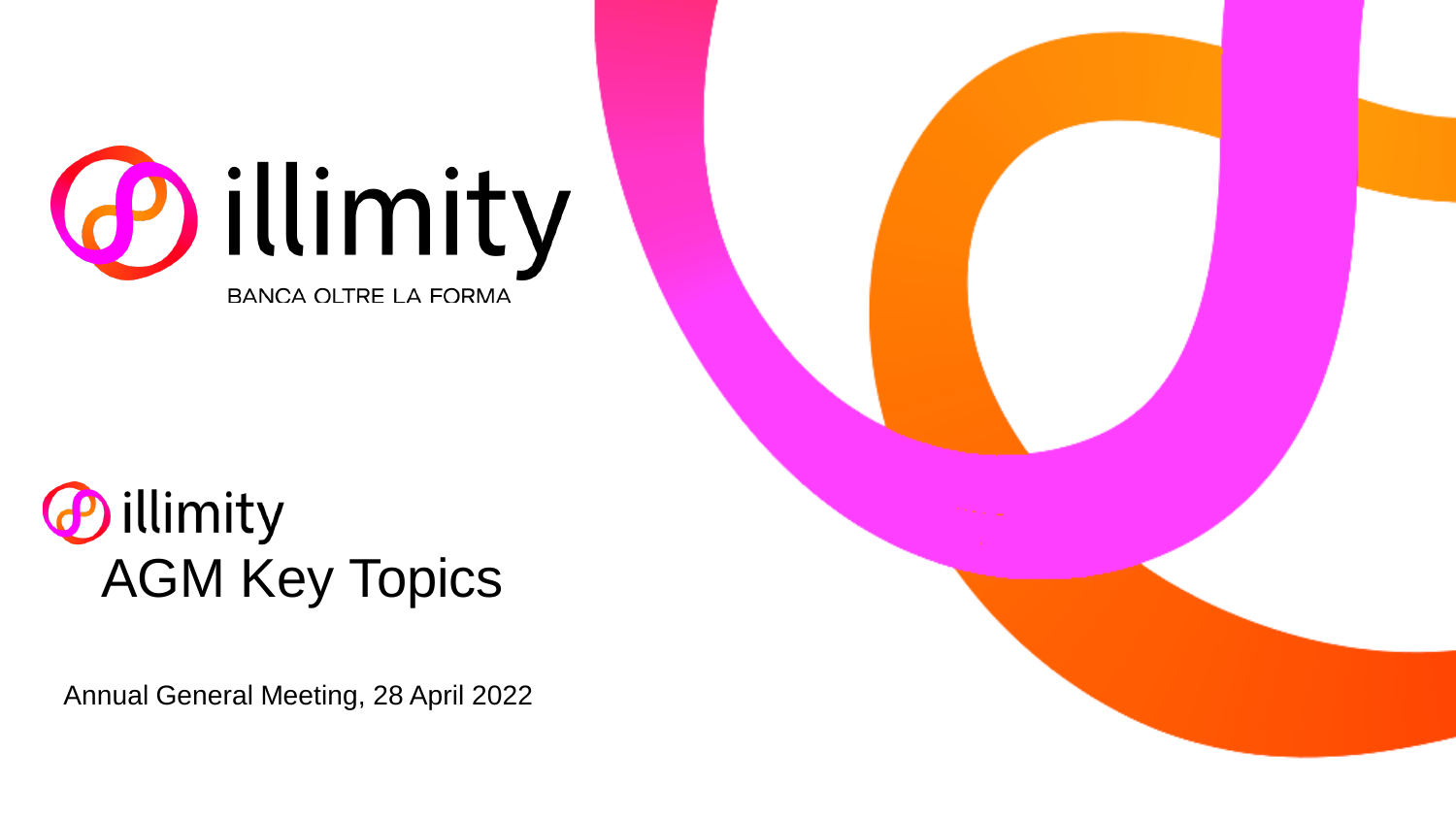



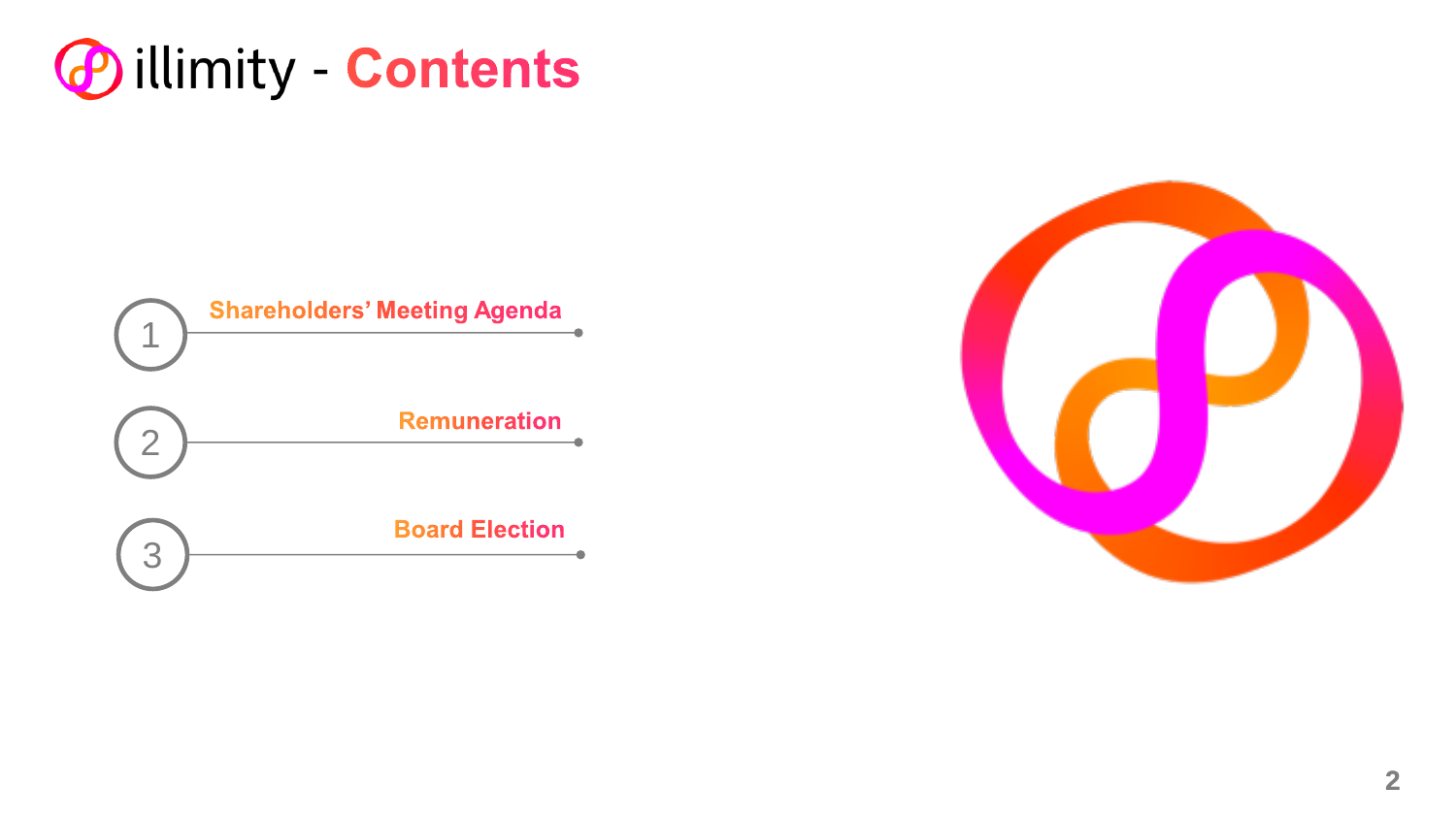# *1. Shareholders' Meeting Agenda*

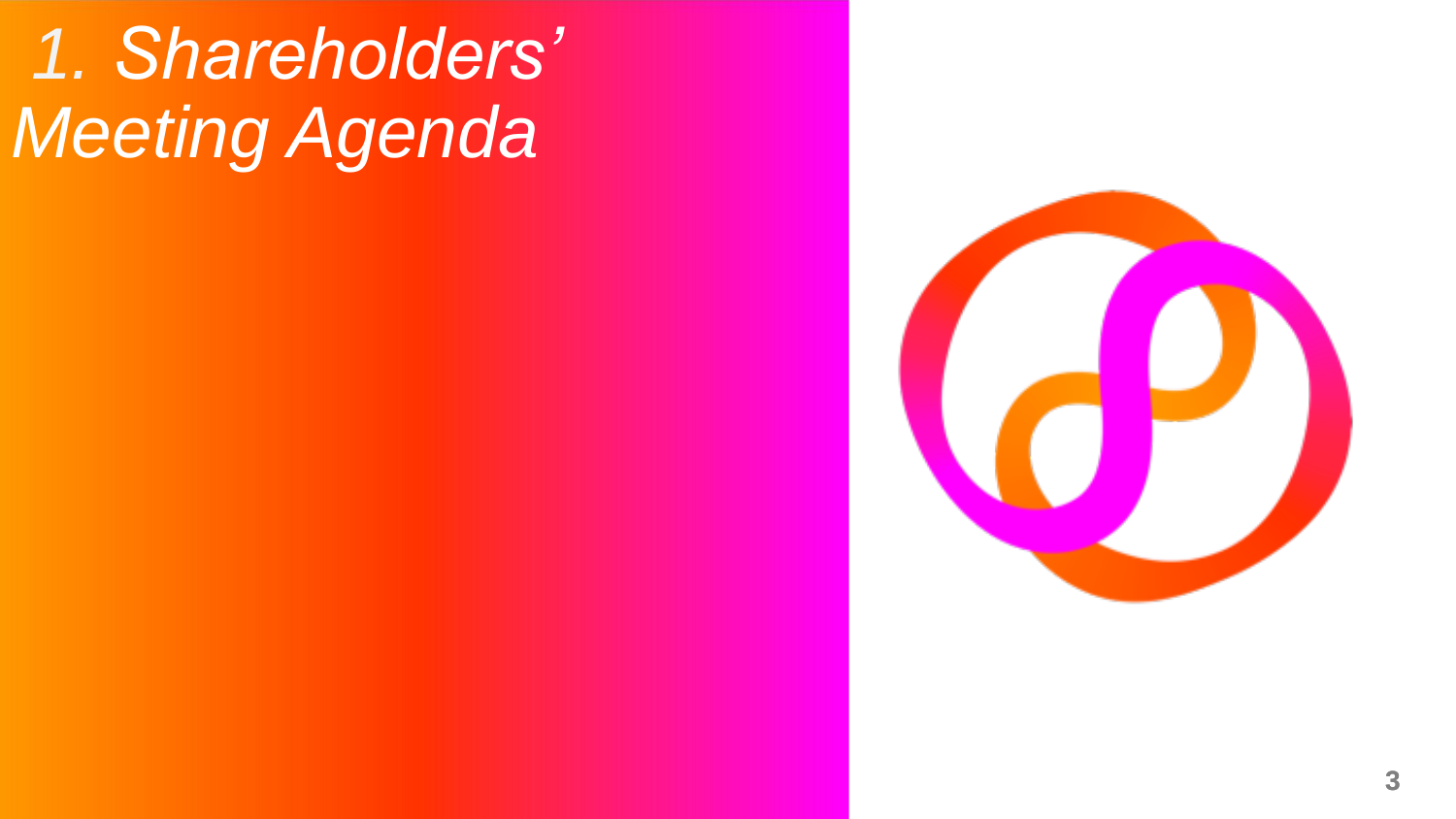### - Shareholders' Meeting Agenda *<u>Dillimity</u>*



illimity Bank S.p.A.'s Separate **Financial Statements** as of 31 December 2021



**Allocation of profits** of the year closed on 31 December 2021



Report on **Remuneration Policy**



**Report on compensation** paid



### **Appointment** of the **corporate bodies**

Determination of the total number of members of the Board of Directors for the period 2022-2024

Appointment of directors not members of the Audit and Internal Control Committee

Appointment of the members of the Audit and Internal Control

Determination of the compensation of directors not members of the Audit and Internal Control Committee

Determination of the compensation of the members of the Audit and Internal Control Committee

### Amendments to the **Regulations governing general meetings**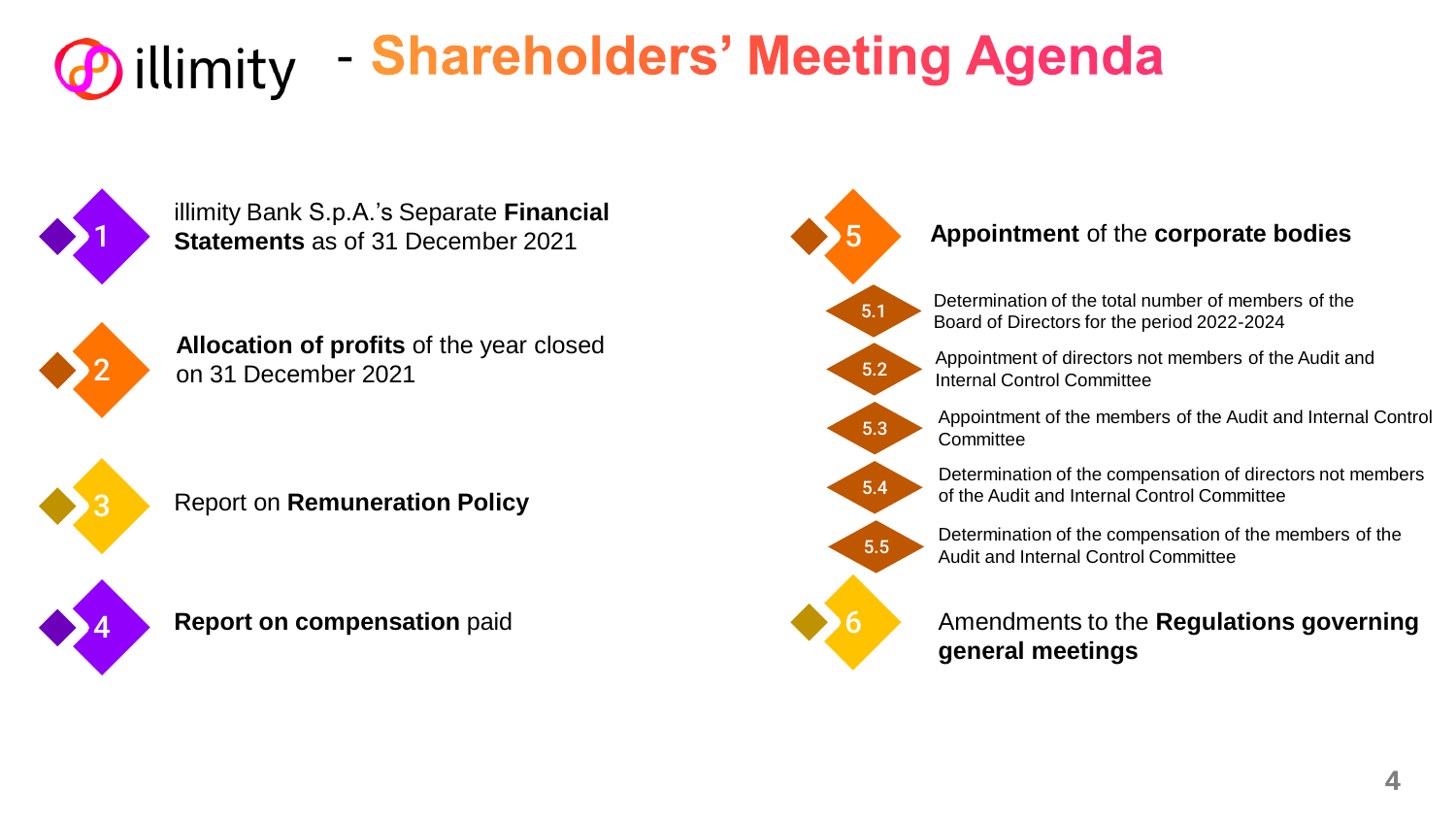# *2. Remuneration*

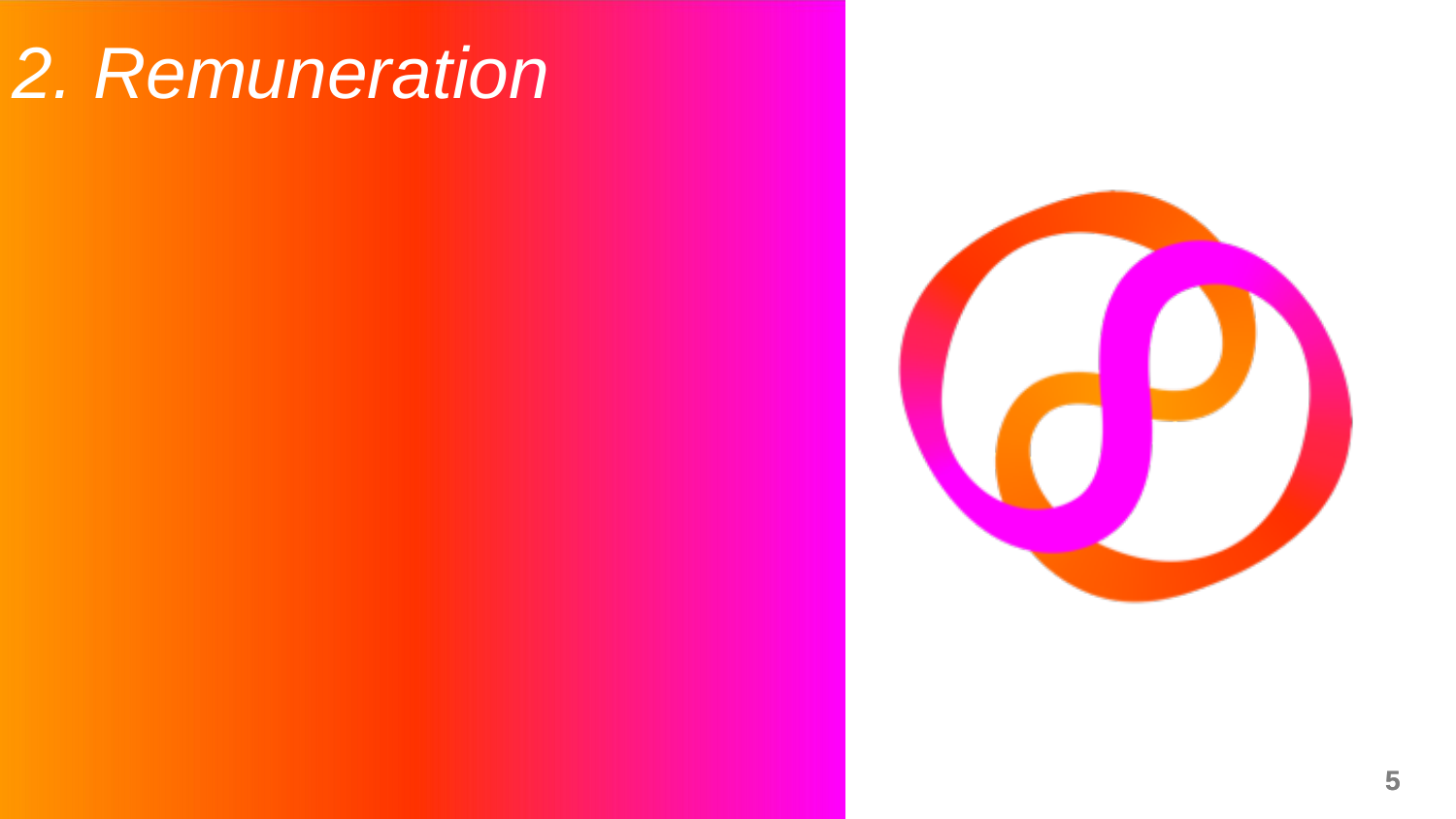## *C* illimity - Remuneration Policy

New Key Elements of 2022 Remuneration Policy

**Gender Gender Neutrality Neutrality**



Reinforcement of the principle of "equal pay for equal work" to all illimiters already embedded in the Diversity, Equity and Inclusion Policy

**Performance Management & MBO 2022**



Starting from 2022 more emphasis is given to ESG issues **innovation, with the**  and innovation, with the introduction of two new KPIs in the annual performance management system

**Second Cycle LTI Plan (2022-2024)**



Disclosure of 2024 Strategic Plan Targets (ROAE 2024 target 19%) as part of the **LTI Plan** second rolling cycle of the

> $\mathbf{r}$ CEO

### **CEO 2022 Goal Card**

Disclosure of the 2022 Goal Card for the Group CEO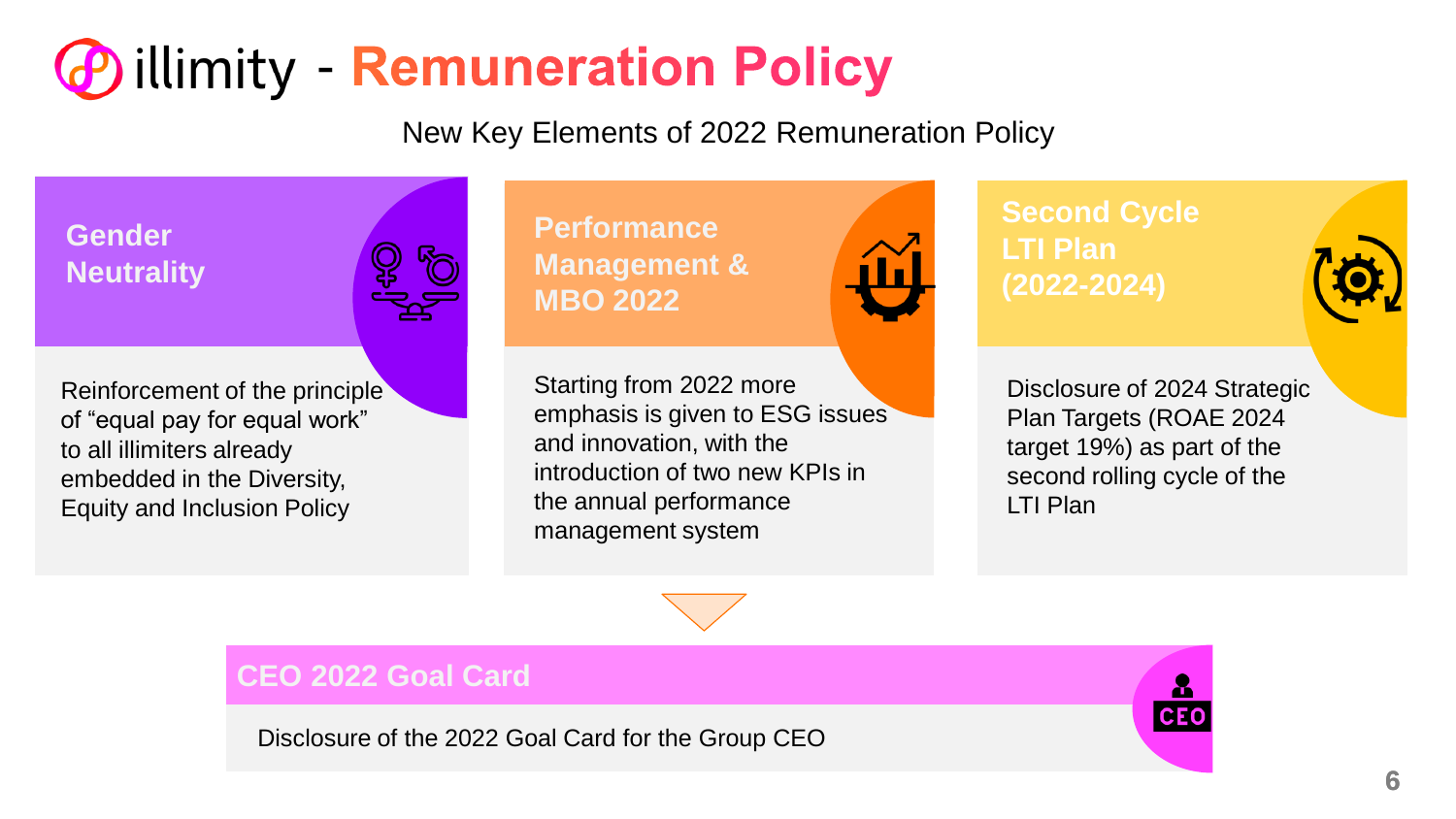## **(P)** illimity - Gender Neutrality

illimity is committed to offer remuneration packages in line with the market median ensuring substantial equal treatment, regardless of discriminating elements, such as gender and age

**Gender Neutrality of the Policy**

- Commitment to a substantial **elimination of the Equity Pay Gap.**
- Systematic **analysis** of internal and external remuneration **benchmarks** at the time of **definition and review** of the economic **package** of all illimiters.
- Annual **involvement** of the Board of Directors, supported by the Remuneration Committee, in the analysis of the Gender Neutrality of the Remuneration Policy and the verification of the Gender Pay Gap for all the workforce and its evolution over time.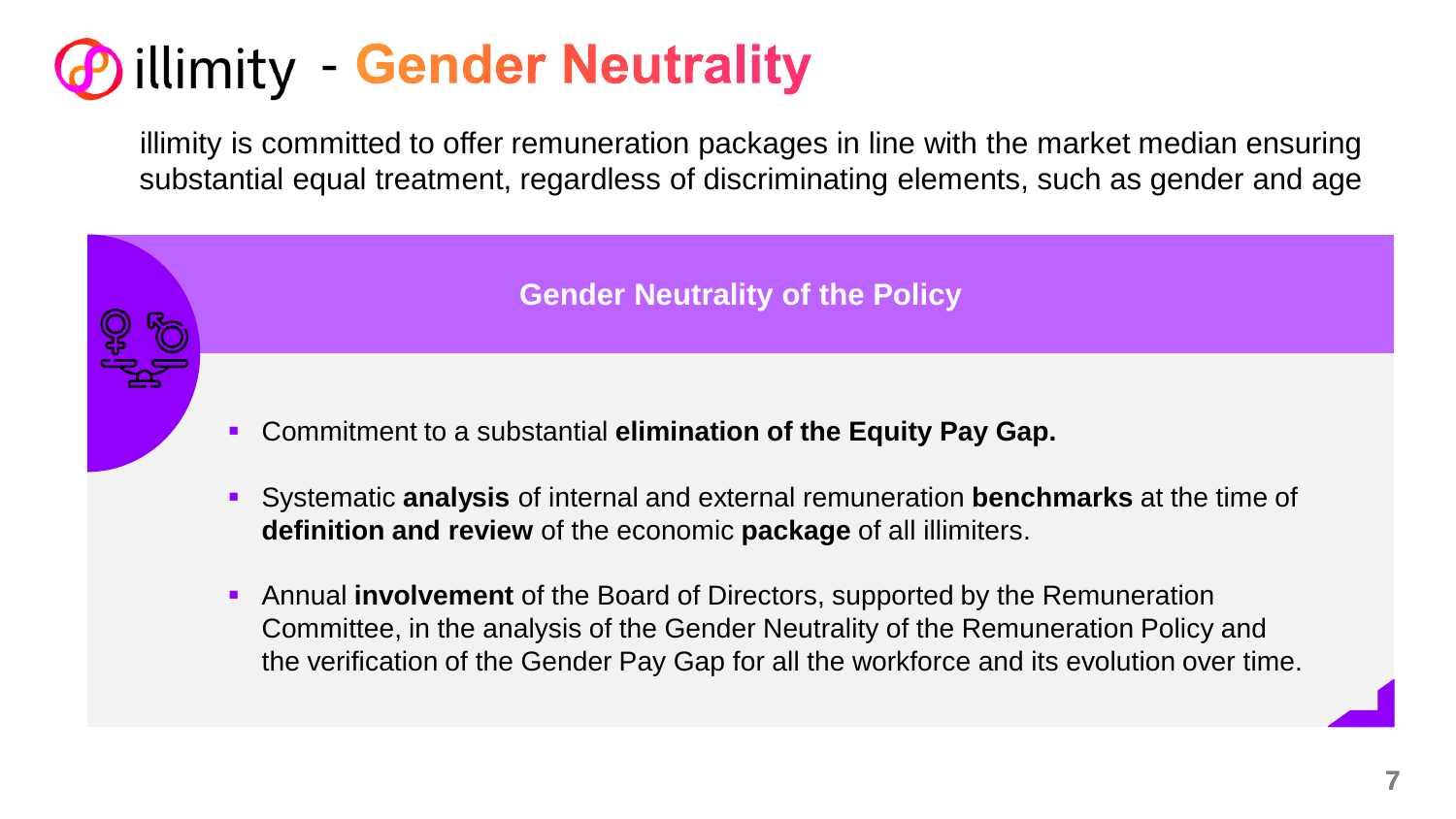## **Pillimity - Performance Management & MBO 2022**



**1**

**2**

**3**

### **Performance Management**

Introduction of **new KPIs** in the individual performance goal cards and update of **illimity competency and leadership model**. More in details:

**ESG KPI:** attributed to all managers of the group (previously only limited to CEO and Top Management).

**Digital Mindset KPI**: assigned to all illimiters, with the aim of stimulating and spreading the digital culture.

**Competency and leadership model**: integrated by providing for the adoption of ESG and "digital-oriented" behaviors at all levels of the organization.

> *More details are provided in the next slide with the CEO goal card*



**Group Material Risk Takers bonus payout scheme** in case of variable remuneration > 50K Euro or > 1/3 total remuneration



**MBO 2022**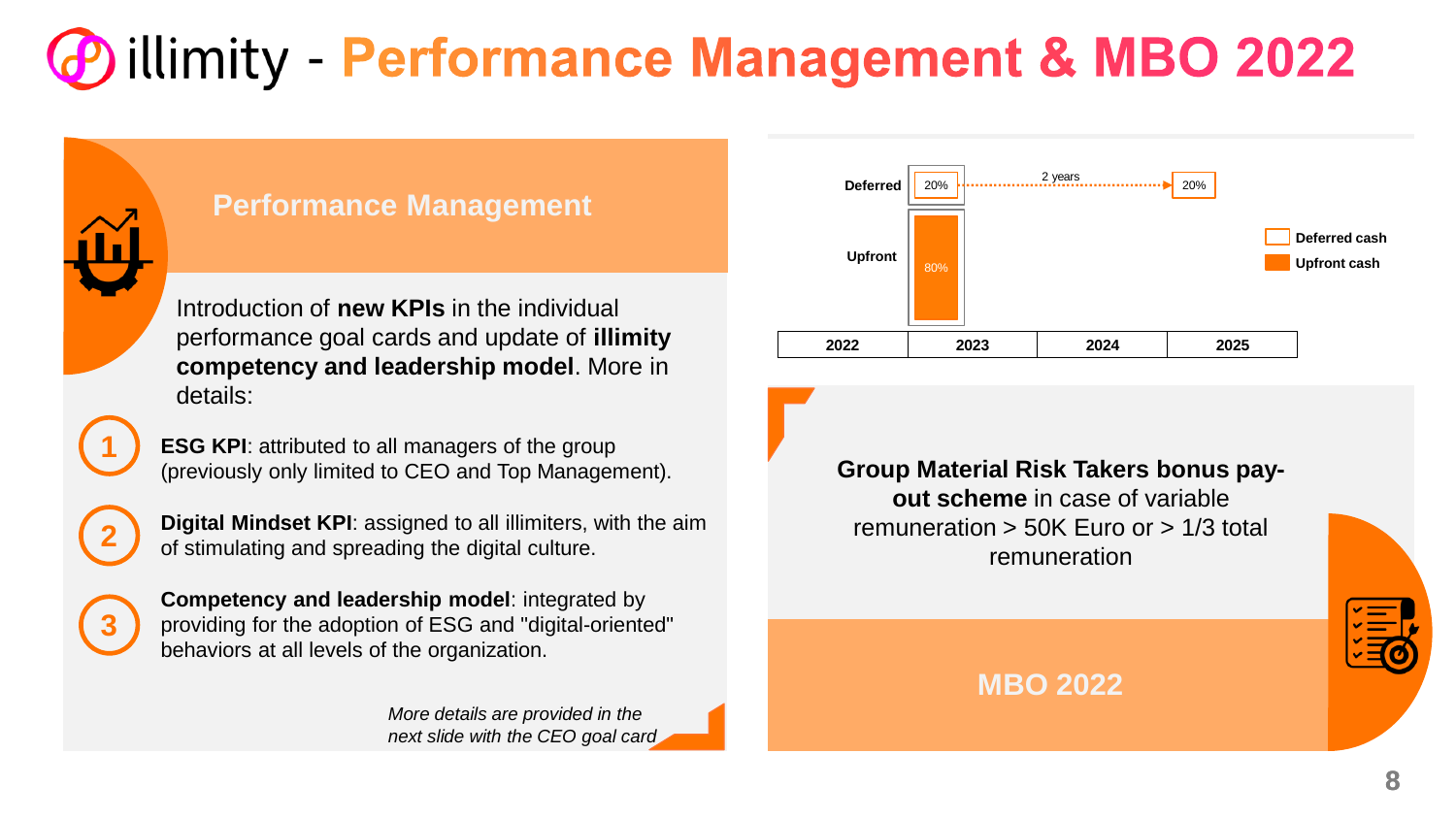### **@ illimity - CEO 2022 Goal Card**

ESG weight increased (from 12.5% to 15%) vs. 2021 and Digital Mindset introduced as new KPI for 2022

|                | Area              | <b>Cluster</b>                                                               | <b>KPI</b>                                                                                                                                                                                                                                                                                                                                                                                                           | Weight | <b>Evaluation</b>                                          |
|----------------|-------------------|------------------------------------------------------------------------------|----------------------------------------------------------------------------------------------------------------------------------------------------------------------------------------------------------------------------------------------------------------------------------------------------------------------------------------------------------------------------------------------------------------------|--------|------------------------------------------------------------|
|                |                   |                                                                              | Return on Average Equity                                                                                                                                                                                                                                                                                                                                                                                             | 20%    | Min: 90% budget<br>Target: 100% budget<br>Max: 110% budget |
| 2 <sup>1</sup> | <b>Financials</b> | Profitability                                                                | Cost/Income Ratio                                                                                                                                                                                                                                                                                                                                                                                                    | 10%    | Min: 110% budget<br>Target: 100% budget<br>Max: 90% budget |
| 3              |                   | <b>RIsk</b>                                                                  | Gross Organic NPE Ratio                                                                                                                                                                                                                                                                                                                                                                                              | 10%    | Min: 110% budget<br>Target: 100% budget<br>Max: 90% budget |
|                |                   | <b>Strategic</b><br><b>Actions</b>                                           | B-ilty launch;<br>$\bullet$<br>• neprix evolution (e.g., proptech project);<br>Launch of strategic projects with ION eco-system (e.g., Cedacri, Cerved, digital capital markets);<br>Extension of the SGR's operations to new areas and fundraising;<br>Development of activities generating commissions (e.g., Investment Banking);<br>Strengthening of HYPE strategic design and support to Plan goals achievement | 10%    | Min: 80%<br><b>Target: 100%</b><br>Max: 120%               |
| 5 <sup>1</sup> | <b>Strategy</b>   | <b>Continuous</b><br>innovation<br>strategic<br>actions (Digital<br>Mindset) | Definition and implementation, in partnership with CIO, of Group wide initiatives aimed at<br>rethinking/redesigning activities and processes through digital innovation (e.g., development of ION<br>partnership, B-ilty digital evolution, HYPE joint-venture)                                                                                                                                                     | 10%    | Min: 80%<br><b>Target: 100%</b><br>Max: 120%               |
| 6.             |                   | <b>ESG</b>                                                                   | Contribution to illimity consolidation on ESG, as foreseen by the Industrial Plan, on:<br>Annual employee engagement with a Satisfaction Index and Trust Index > 70%;<br>$\bullet$<br>YoY increase of women in managerial roles and gender balance in the company "talent pool";<br>• YoY improvement on Standard Ethics e CDP ratings;<br>• Yearly progression on Strategic Plan "Environment" targets              | 15%    | Min: 80%<br><b>Target: 100%</b><br>Max: 120%               |
|                | <b>Behaviors</b>  | <b>Behaviors</b>                                                             | Assessment of acted behaviors based on illimity leadership model                                                                                                                                                                                                                                                                                                                                                     | 25%    | <b>Scala: 0-120%</b>                                       |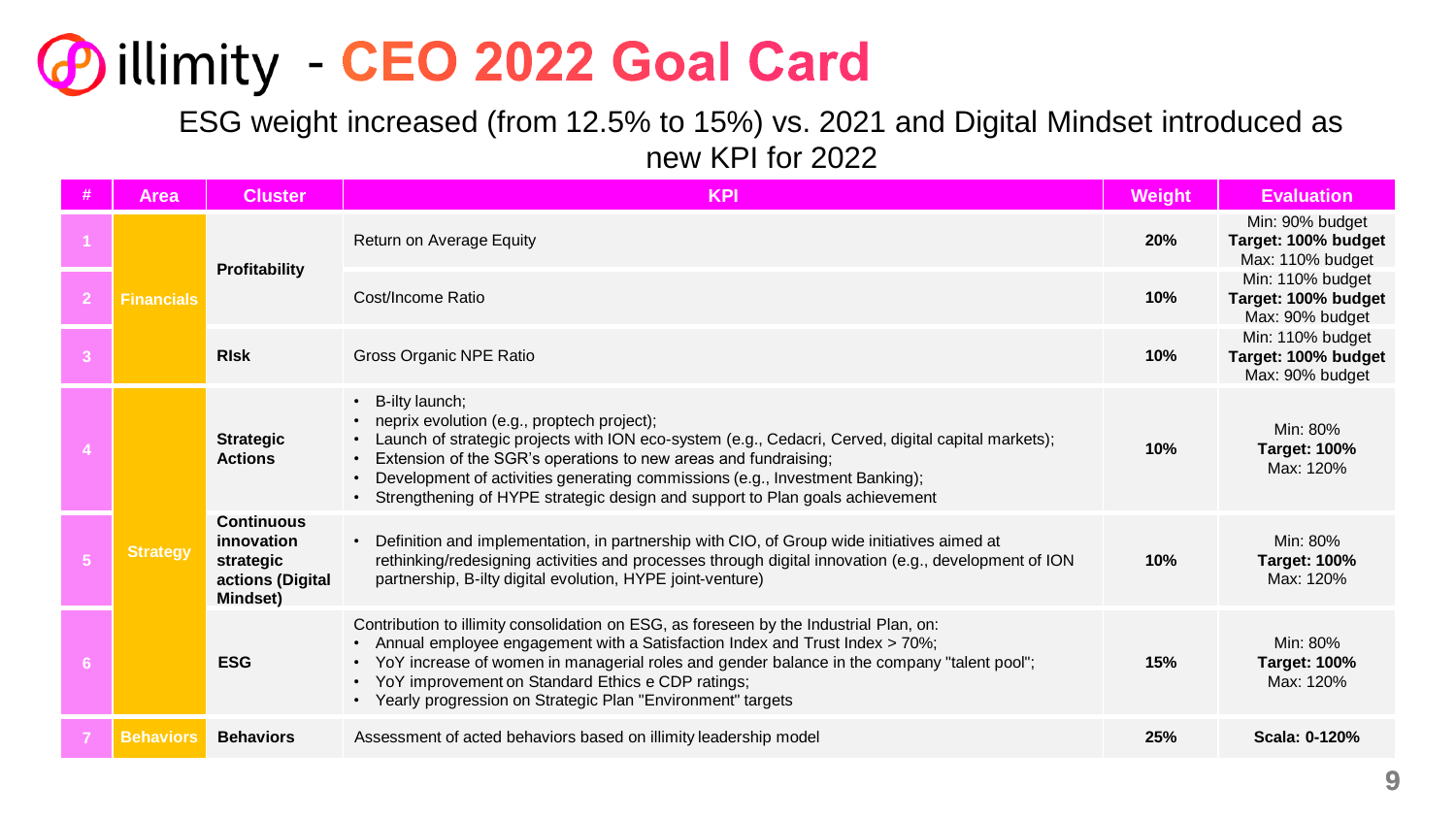### **(P) illimity - 2021 CEO and Executive Team Comp**

2021 CEO pay ratio to the rest of the organization is 13.6x (benchmark of peers shows a CEO pay ratio of 48.2x**<sup>1</sup>** )



*In thousands of euros*

<sup>1</sup> Latest average benchmark value available calculated among 8 FTSE Bank banks in 2020.

<sup>&</sup>lt;sup>2</sup> Considering his fixed compensation 530K Euro till April 21, 2021 and 680K Euro from April 22, 2021 till year end

<sup>3</sup> Number of shares across the whole 2021-2025 Plan horizon; only 8 members of the Executive Team is eligible to the LTIP since 3 members are Head of Control Functions

<sup>4</sup> Individuals who have the power and responsibility, directly or indirectly, for the planning, management and control of the entity's activities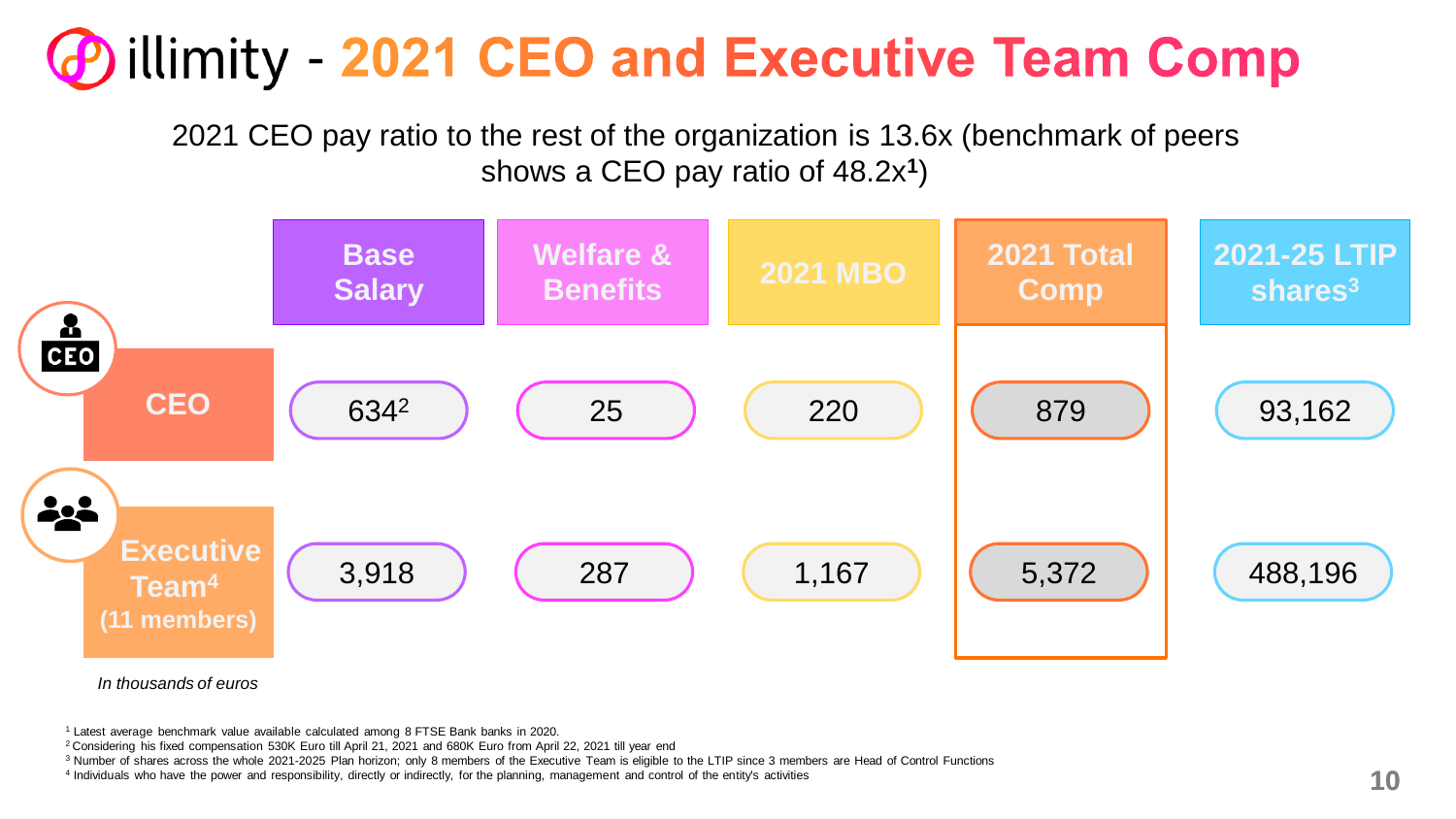## **D** illimity - Second Cycle LTI Plan 2022-2024

The table shows the LTI Second Cycle and a comparison vis-à-vis the previous one

|                                     | <b>Second Cycle LTI Plan</b><br>$(2022 - 2024)$          | <b>First Cycle LTI Plan</b><br>$(2021 - 2023)$ |                                                                                  |                                    |               |                       |                                                                                  |
|-------------------------------------|----------------------------------------------------------|------------------------------------------------|----------------------------------------------------------------------------------|------------------------------------|---------------|-----------------------|----------------------------------------------------------------------------------|
| <b>Strategic</b><br><b>Pillar</b>   | <b>KPI</b>                                               | <b>Target</b><br>(end 2024)                    | <b>Level of achievement</b>                                                      | % Incentive                        | <b>Weight</b> | Target<br>(end 2023)  | <b>Level of achievement</b>                                                      |
| Profitability                       | <b>ROAE</b>                                              | 19%                                            | >19%<br>$\geq$ 15% and $\leq$ 19%<br>< 15%                                       | 100%<br>60%-100%<br>0              | 50%           | 15%                   | >15%<br>$\geq$ 12% and $\leq$ 15%<br>< 12%                                       |
| Creation of<br>shareholder<br>value | Relative TSR illimity vs.<br>Financial<br>Services Italy | <b>Third Quartile</b>                          | >Third Quartile<br>$\geq$ Median and $\leq$ Third<br>Quartile<br>< Median        | 100%<br>60%-100%<br>$\overline{0}$ | 20%           | <b>Third Quartile</b> | >Third Quartile<br>$\geq$ Median and $\leq$ Third<br>Quartile<br>< Median        |
| Asset quality                       | Gross Organic<br><b>NPE</b> ratio                        | RAF appetite                                   | < RAF appetite<br>$\geq$ RAF appetite and $\leq$<br>tolerance<br>> RAF tolerance | 100%<br>60%-100%<br>$0\%$          | 10%           | RAF appetite          | < RAF appetite<br>$\geq$ RAF appetite and $\leq$<br>tolerance<br>> RAF tolerance |
|                                     | Diversity, Equity &<br>Inclusion                         | 4 points                                       | $\geq$ 4 points<br>$\geq$ 3 points and <4 points<br>< 3 points                   | 100%<br>60%-100%<br>0%             | 10%           | 4 points              | $\geq$ 4 points<br>$\geq$ 3 points and <4 points<br>< 3 points                   |
| <b>ESG</b>                          | Top ESG Rating<br>(Climate & Ethics)                     | 4 points <sup>1</sup>                          | $\geq$ 4 points<br>$\geq$ 3 points and <4 points<br>< 3 points                   | 100%<br>60%-100%<br>$0\%$          | 10%           | 4 points <sup>1</sup> | $\geq$ 4 points<br>$\geq$ 3 points and <4 points<br>< 3 points                   |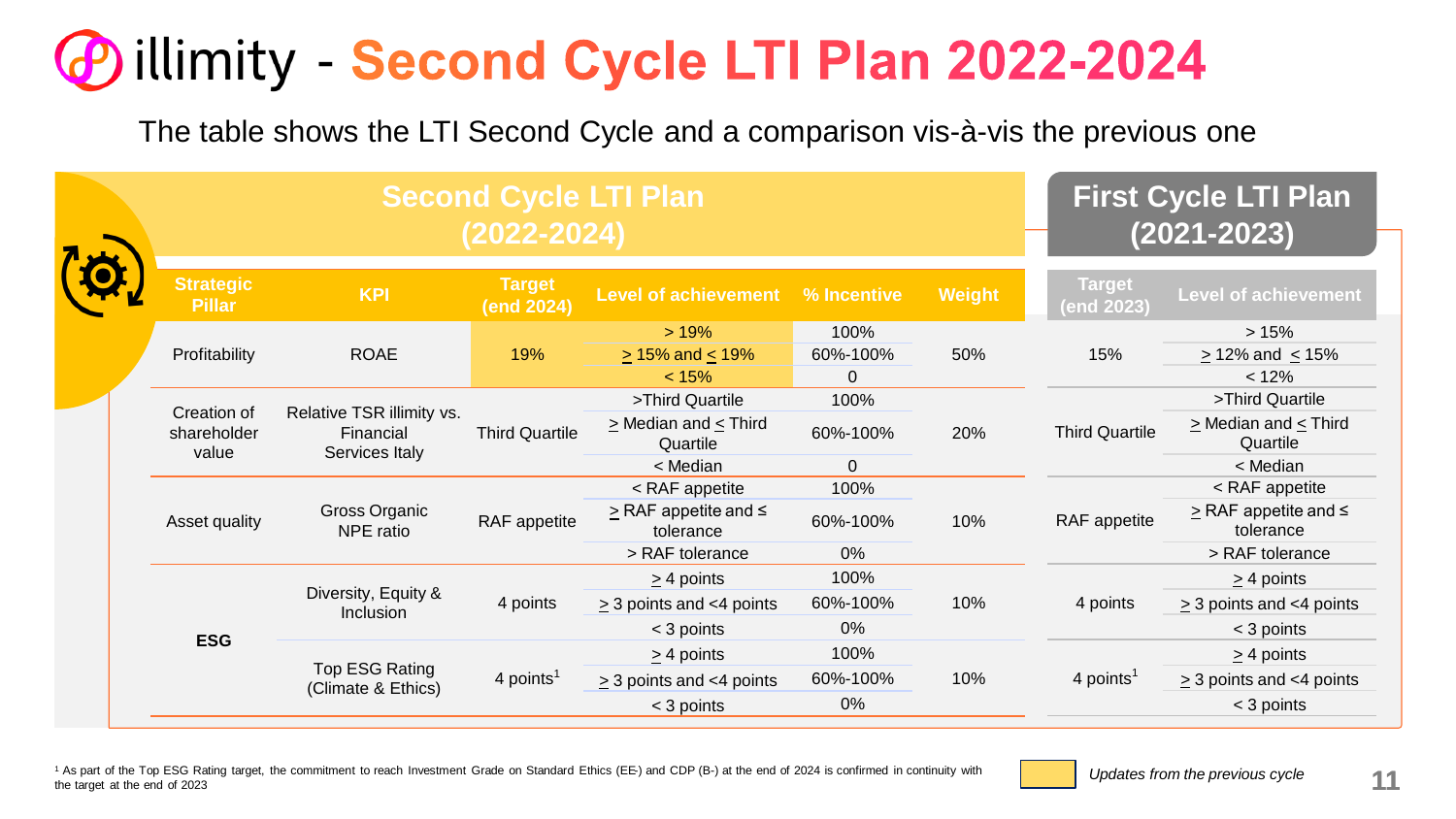## *3. Board Election*

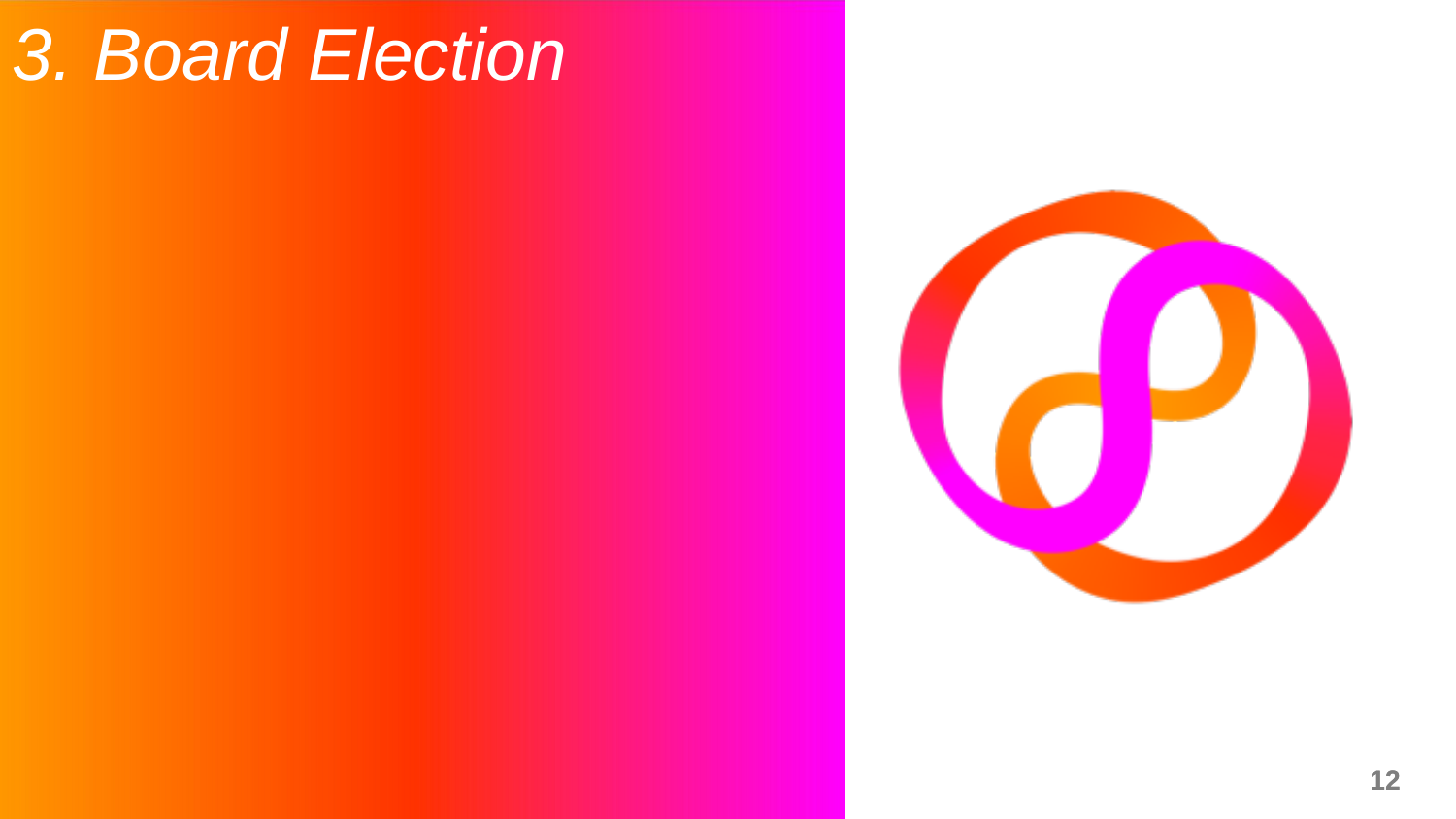### *E* illimity - List presentation process

The transition to the one-tier model of governance has not modified the procedure<sup>1</sup> for the presentation of a list of candidates



<sup>1</sup>[Procedure for the presentation by the Board of Directors of a list of candidates for the renewal of the corporate bodies](https://assets.ctfassets.net/0ei02du1nnrl/3X47c99KXfy6JgnXfVe4SB/633f8fd0e06c2c113361f160b542e87f/Procedure_for_the_presentation_of_the_slate.pdf)

<sup>2</sup>All the documentation regarding the Board's list for 28 April AGM was published on 18 March 2022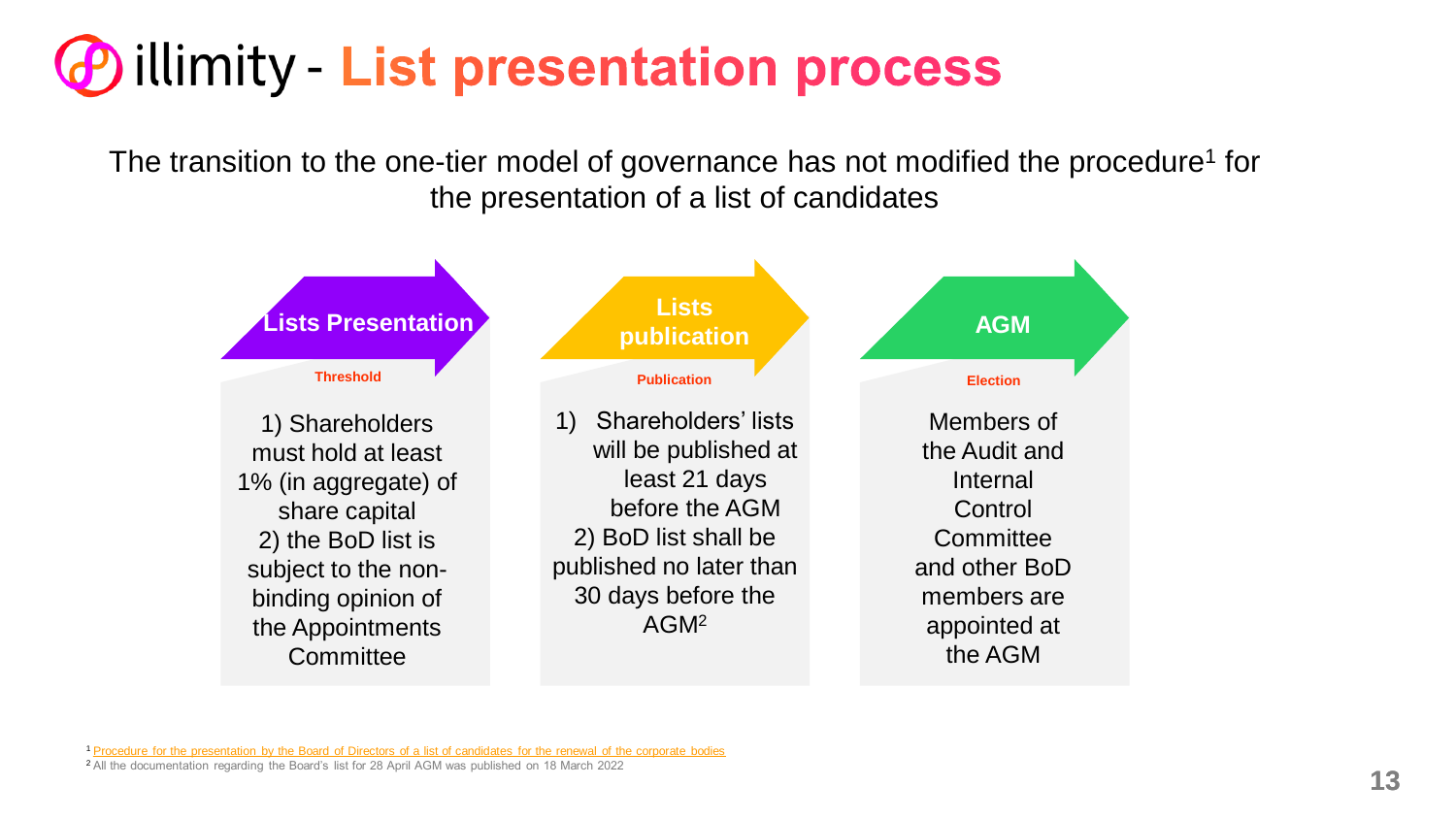## **(P)** illimity - Quali-Quantitative Composition

With the one-tier model, the composition of the corporate bodies assumes even more importance. The self-evaluation process in place identifies the optimum qualitative and quantitative composition of the Board<sup>1</sup>



#### **Quantitive composition**

In the "one-tier" model no. of directors should not exceed 19. Bylaws says between 9 and 15.



#### **Qualitative composition**

BoD members must have the know-how, skills, abilities and experience to understand risks and carry out activities and be diversified.



#### **Integrity requirements and propriety criteria**

Integrity as of art. 3 of DM 169/2020 and satisfied propriety criteria as of art. 4-5 of DM 169/2020.

#### **Independence**

At least 4 members of the management body (section A of the list) and (b) all 3 members of the Audit and Internal Control Committee must be independent.



#### **Incompatibility and the "interlocking prohibition"**

Lists submitted should only include candidates without causes of incompatibility in accordance with Law no. 214/2011.



#### **Available time**

During 2021, 26 BoD meetings. The average duration was approximately 3 hours and 32 minutes. The attendance average was 98%.



 $\mathsf{S}$ 

#### **Number of positions held**

No Director may assume no. of positions that exceed: a) 1 executive position and 2 nonexecutive positions; b) 4 non-executive positions.

#### **Remuneration**

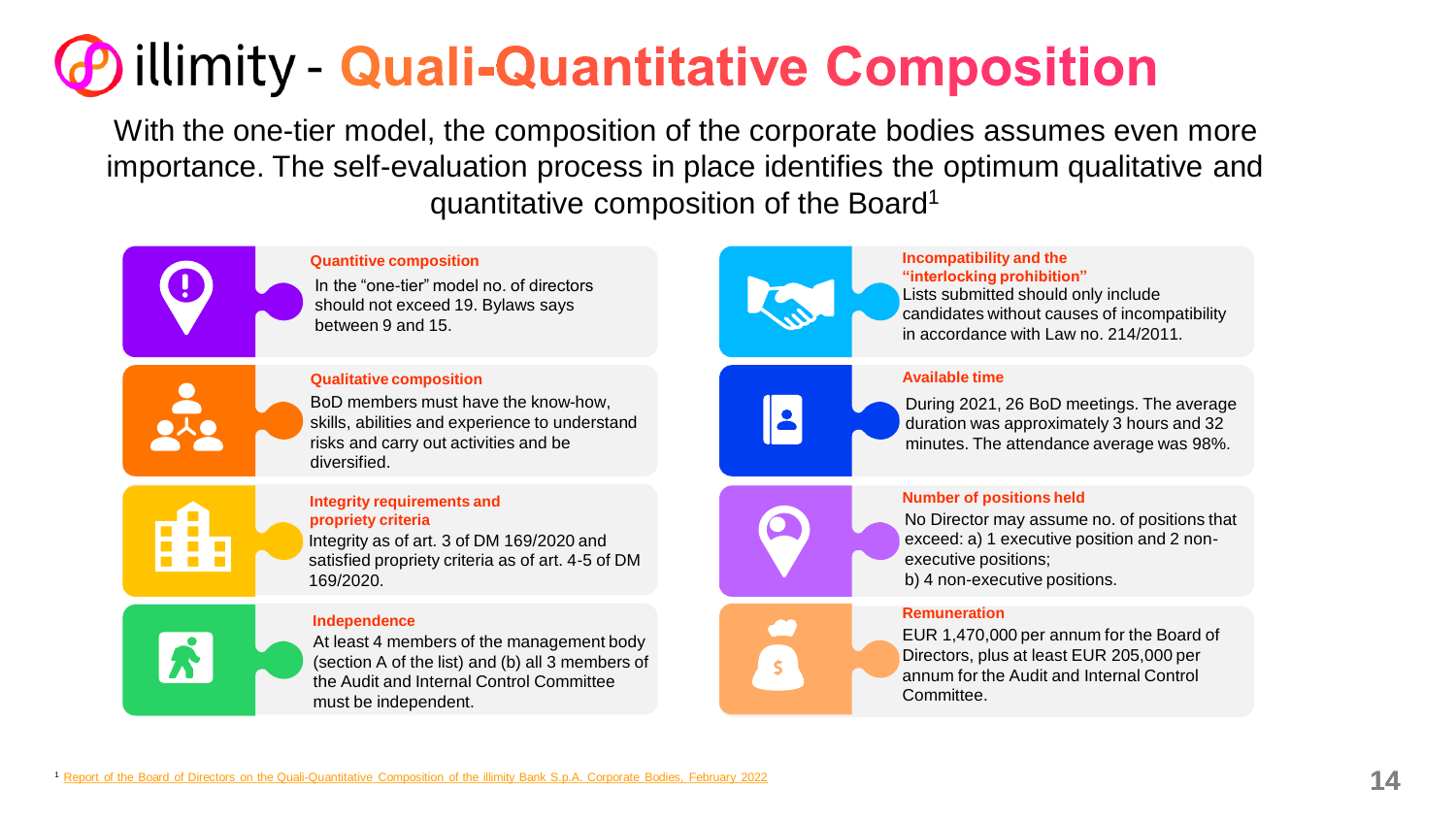### **@ illimity - Skills matrix**

### First section of the Board of Directors list

| <b>Skills</b>                                                                                                                                                                   | <b>Rosalba</b><br><b>Casiraghi</b> | <b>Corrado</b><br><b>Passera</b> | <b>Elena</b><br><b>Ciallié</b> | <b>Marcello</b><br><b>Valenti</b> | Paola<br><b>Galbiati</b> | <b>Massimo</b><br><b>Brambilla</b> | <b>Francesca</b><br>Lanza | <b>Filippo</b><br><b>Annunziata</b> | <b>Paola Schwizer</b> | <b>Valter</b><br>Lazzari | Lidia<br><b>Caldarola</b> |
|---------------------------------------------------------------------------------------------------------------------------------------------------------------------------------|------------------------------------|----------------------------------|--------------------------------|-----------------------------------|--------------------------|------------------------------------|---------------------------|-------------------------------------|-----------------------|--------------------------|---------------------------|
| Banking business and activity and<br>banking and financial products                                                                                                             | $\boldsymbol{x}$                   | $\boldsymbol{x}$                 | $\boldsymbol{x}$               | $\boldsymbol{x}$                  | $\boldsymbol{x}$         | $\boldsymbol{x}$                   | $\boldsymbol{x}$          | $\boldsymbol{X}$                    | $\boldsymbol{X}$      | $\boldsymbol{x}$         | $\boldsymbol{X}$          |
| Dynamics of the economic and<br>financial system                                                                                                                                | $\boldsymbol{x}$                   | $\boldsymbol{x}$                 | $\boldsymbol{x}$               | $\boldsymbol{x}$                  | $\boldsymbol{x}$         | $\boldsymbol{X}$                   | $\boldsymbol{x}$          | $\boldsymbol{x}$                    | $\boldsymbol{x}$      | $\boldsymbol{x}$         | $\boldsymbol{x}$          |
| Competitive context and banking and<br>financial markets                                                                                                                        | $\boldsymbol{x}$                   | $\boldsymbol{x}$                 | $\boldsymbol{x}$               | $\boldsymbol{x}$                  |                          | $\boldsymbol{X}$                   | $\boldsymbol{x}$          | $\boldsymbol{x}$                    | $\boldsymbol{x}$      | $\boldsymbol{x}$         | $\boldsymbol{x}$          |
| Planning and strategic vision                                                                                                                                                   | $\boldsymbol{x}$                   | $\boldsymbol{x}$                 | $\boldsymbol{x}$               |                                   | $\boldsymbol{X}$         | $\boldsymbol{x}$                   | $\boldsymbol{X}$          | $\boldsymbol{x}$                    | $\boldsymbol{X}$      |                          |                           |
| Legal and corporate affairs and<br>banking and financial regulations                                                                                                            | $\boldsymbol{x}$                   | $\boldsymbol{x}$                 | $\boldsymbol{x}$               | $X^{(2)}$                         |                          |                                    | $X^{(3)}$                 | $\boldsymbol{x}$                    | $\boldsymbol{x}$      | $\boldsymbol{x}$         | $\boldsymbol{X}$          |
| Knowledge of internal control systems<br>and risk management and control<br>methodologies                                                                                       | $\boldsymbol{x}$                   | $\boldsymbol{x}$                 | $\boldsymbol{x}$               |                                   | $\boldsymbol{X}$         | $\boldsymbol{x}$                   | $\boldsymbol{x}$          | $\boldsymbol{x}$                    | $\boldsymbol{x}$      | $\boldsymbol{x}$         |                           |
| Banking governance and<br>management systems                                                                                                                                    | $\boldsymbol{x}$                   | $\boldsymbol{x}$                 | $\boldsymbol{x}$               | $\boldsymbol{x}$                  | $\boldsymbol{x}$         |                                    | $X^{(3)}$                 | $\boldsymbol{x}$                    | $\boldsymbol{X}$      | $\boldsymbol{x}$         | $\boldsymbol{x}$          |
| <b>Business management and</b><br>organisation and information<br>technology (IT) processes                                                                                     | $\boldsymbol{X}$                   | $\boldsymbol{x}$                 |                                |                                   | $X^{(1)}$                |                                    | $X^{(1)}$                 | X                                   |                       | $X^{(1)}$                |                           |
| Accounting and financial disclosures                                                                                                                                            | $\boldsymbol{x}$                   | $\boldsymbol{x}$                 | $\boldsymbol{X}$               | $\boldsymbol{x}$                  | $\boldsymbol{X}$         | $\boldsymbol{x}$                   | $\boldsymbol{X}$          | $X^{(4)}$                           | $\boldsymbol{X}$      | $\boldsymbol{X}$         | $\boldsymbol{x}$          |
| Managerial/entrepreneurial skills<br>possibly in an industrial environment                                                                                                      | $\boldsymbol{x}$                   | $\boldsymbol{x}$                 | $\boldsymbol{x}$               | $\boldsymbol{x}$                  | $\boldsymbol{x}$         | $\boldsymbol{X}$                   | $\boldsymbol{X}$          | $\boldsymbol{x}$                    |                       |                          | $\boldsymbol{X}$          |
| Skills in the sphere of turnaround<br>financing not only in terms of the<br>financial technicalities but also of an<br>awareness of the implications for<br>business operations |                                    | $\boldsymbol{x}$                 | $\boldsymbol{x}$               | $\boldsymbol{x}$                  | $\boldsymbol{x}$         | $\boldsymbol{x}$                   |                           |                                     |                       |                          |                           |
| Technological innovation skills in<br>general                                                                                                                                   |                                    | $\boldsymbol{x}$                 |                                |                                   |                          | $\boldsymbol{x}$                   |                           | $\boldsymbol{x}$                    |                       |                          |                           |

<sup>1</sup> Excluding IT skills

<sup>2</sup>Specific tax competences

<sup>3</sup> Referring to the period 2000-2013 (as CV experience in JPMorgan and Goldman Sachs)

4 Registered as Statutory Auditors since 1995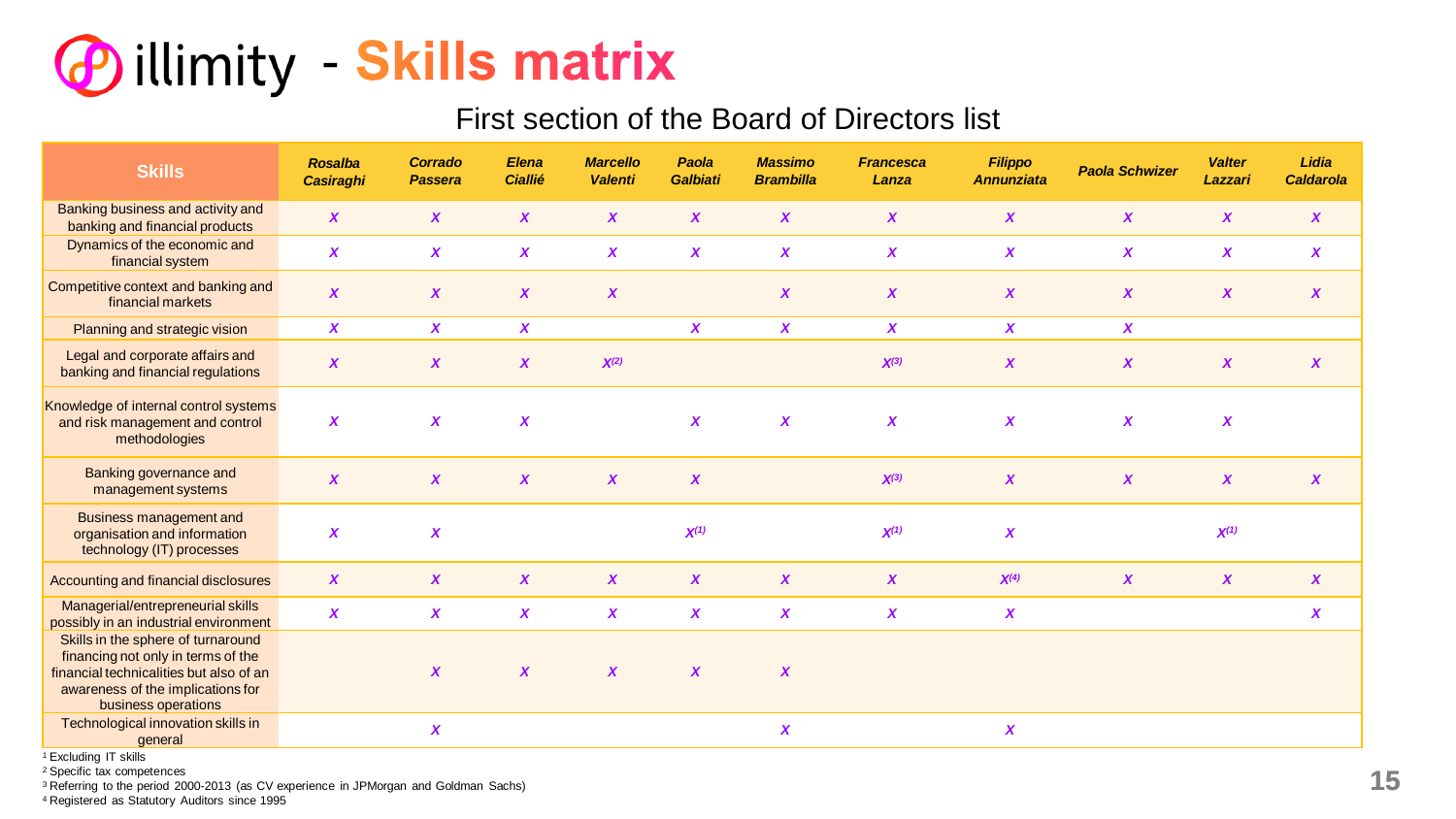### **@ illimity - Skills matrix**

### Second section of the Board of Directors list

| <b>Skills</b>                                                                                                                                                             | <b>Stefano Caringi</b> | <b>Nadia Fontana</b>      | <b>Laura Grassi</b> | <b>Paolo Prandi</b> |
|---------------------------------------------------------------------------------------------------------------------------------------------------------------------------|------------------------|---------------------------|---------------------|---------------------|
| Banking business and activity and banking and financial<br>products                                                                                                       |                        | $\boldsymbol{\mathsf{x}}$ |                     |                     |
| Dynamics of the economic and financial system                                                                                                                             | X                      | X                         |                     |                     |
| Competitive context and banking and financial markets                                                                                                                     | X                      |                           | X                   |                     |
| Planning and strategic vision                                                                                                                                             | X                      | $\boldsymbol{x}$          | $\mathbf v$         | v                   |
| Legal and corporate affairs and banking and financial<br>regulations                                                                                                      | X                      | X                         |                     |                     |
| Knowledge of internal control systems and risk<br>management and control methodologies                                                                                    |                        | $\boldsymbol{\mathsf{x}}$ |                     |                     |
| Banking governance and management systems                                                                                                                                 | X                      | $\boldsymbol{x}$          |                     |                     |
| Business management and organisation and information<br>technology (IT) processes                                                                                         | X                      | X                         | X                   | X                   |
| Accounting and financial disclosures                                                                                                                                      |                        | $\boldsymbol{\mathsf{x}}$ |                     |                     |
| Managerial/entrepreneurial skills possibly in an industrial<br>environment                                                                                                |                        | X                         |                     |                     |
| Skills in the sphere of turnaround financing not only in terms<br>of the financial technicalities but also of an awareness of the<br>implications for business operations |                        |                           |                     | X                   |
| Technological innovation skills in general                                                                                                                                |                        |                           | X                   |                     |
| Registration in the register of auditors                                                                                                                                  |                        |                           |                     |                     |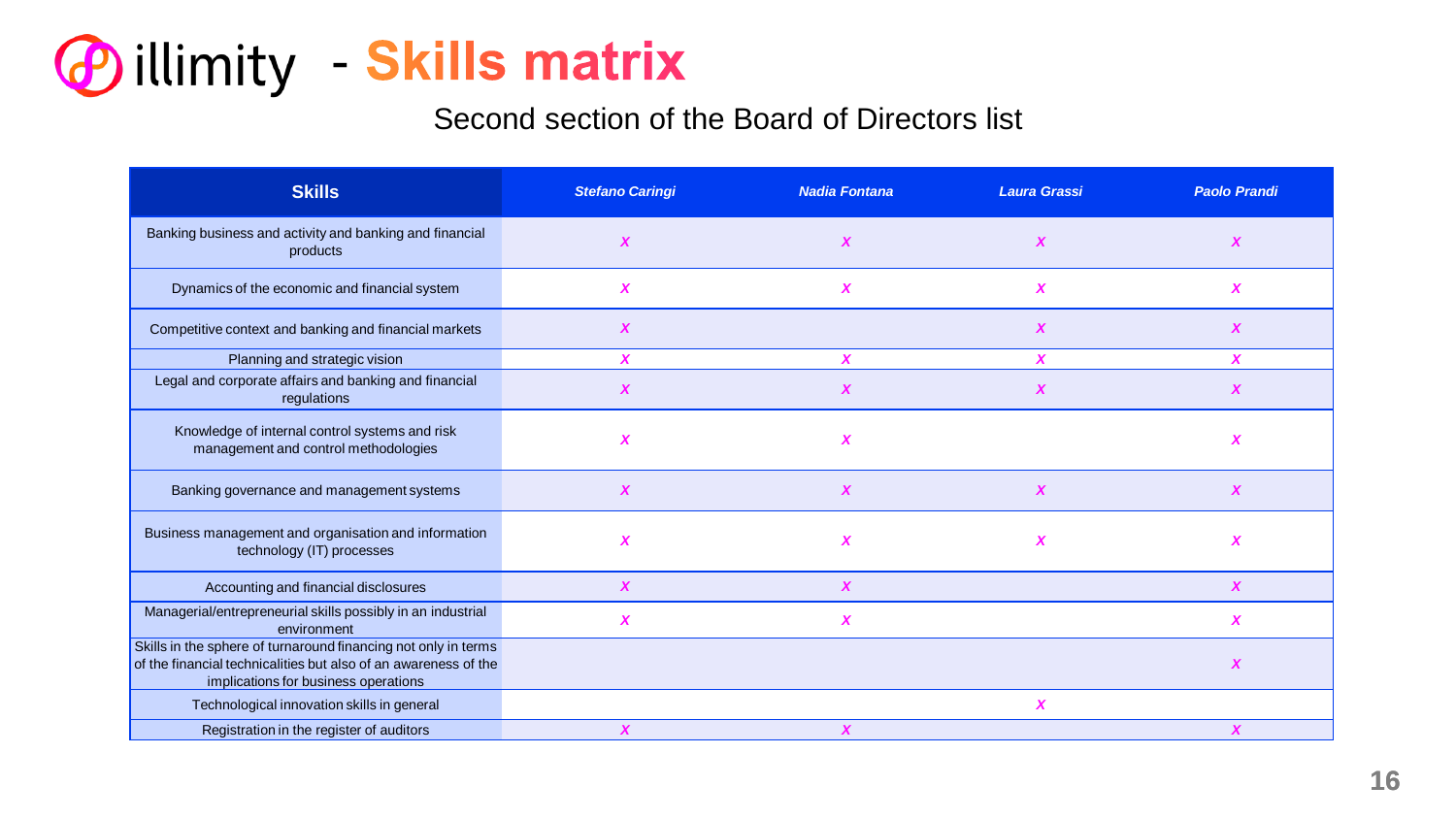## *E* illimity - Board of Directors list

According to the list presented by the Board, the candidates are gender-balanced (47% is composed with the less represented gender) and 87% independent